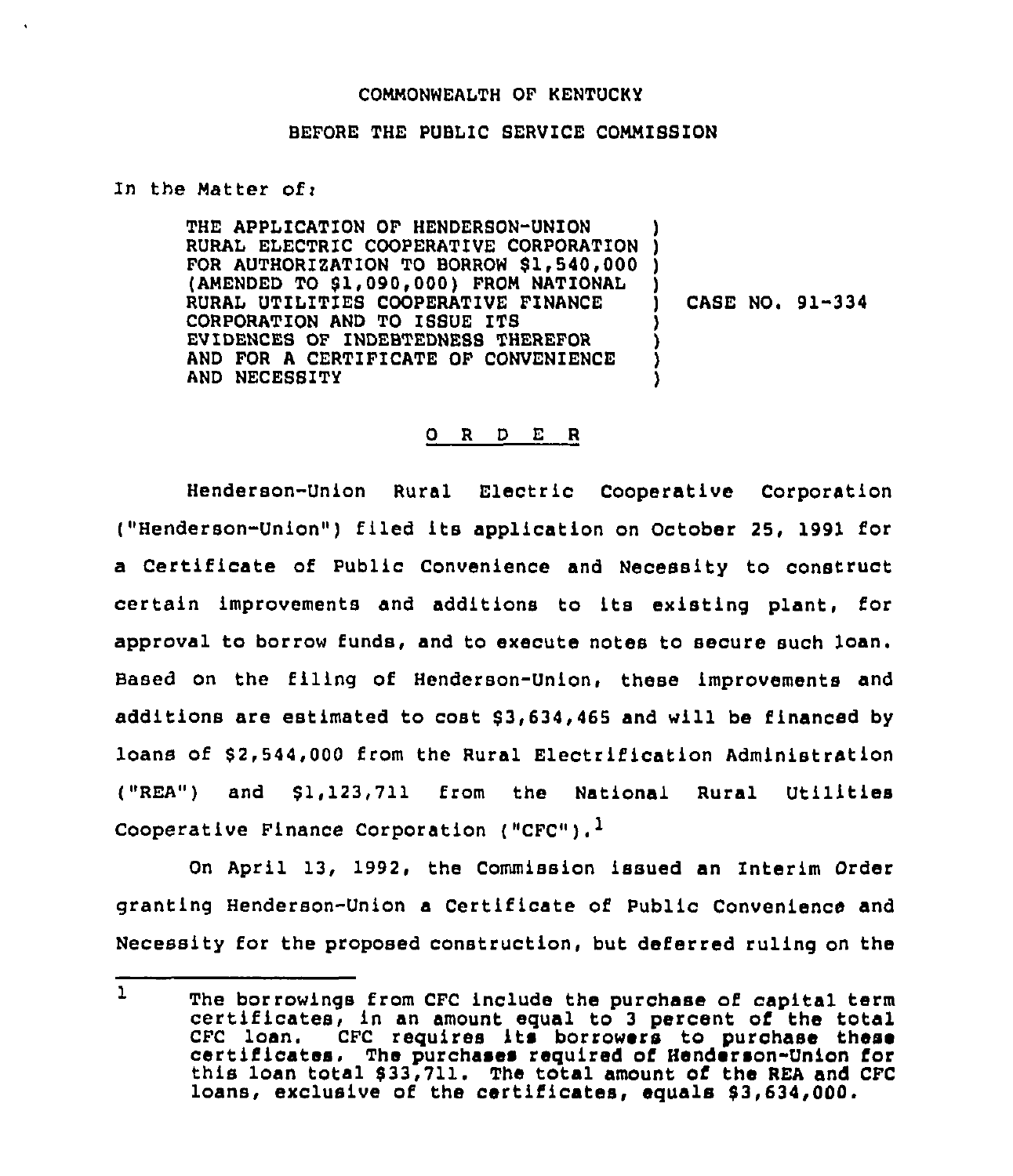proposed loans because neither the BEA nor CFC had yet agreed to make them, On April 20, 1993, Henderson-Union advised the Commission that REA had approved the loan. On May 10, 1993, it advised the Commission of CFC'a approval of the conourrent loan in the amount indicated for a period of 35 years.

The Commission, after consideration of the evidence of record and being advised, finds thati

1. The proposed loan from CFC is for lawful ob]ects within the corporate purposes of Henderson-Union, is necessary and appropriate for and consistent with the proper performance by Henderson-Union of ita service to the public, and will not impair its ability to perform that service.

2. Henderson-Union is capable of executing its notes as security for the loan as stated herein.

3. Henderson-Union should select the interest rate program which will result in the net lowest cost of money to it over the term of the financing.

4. Within <sup>10</sup> days of its selection of the interest rate program, Henderson-Union should notify the Commission in writing of the interest rate program selected and of the reasons for its selection.

5. The proceeds from the proposed loans should be used only for the lawful purposes set out in Henderson-Union's application.

6. Henderson-Union should include in its monthly financial report to the Commission the current interest rate on its outstanding variable rate loans

 $-2-$